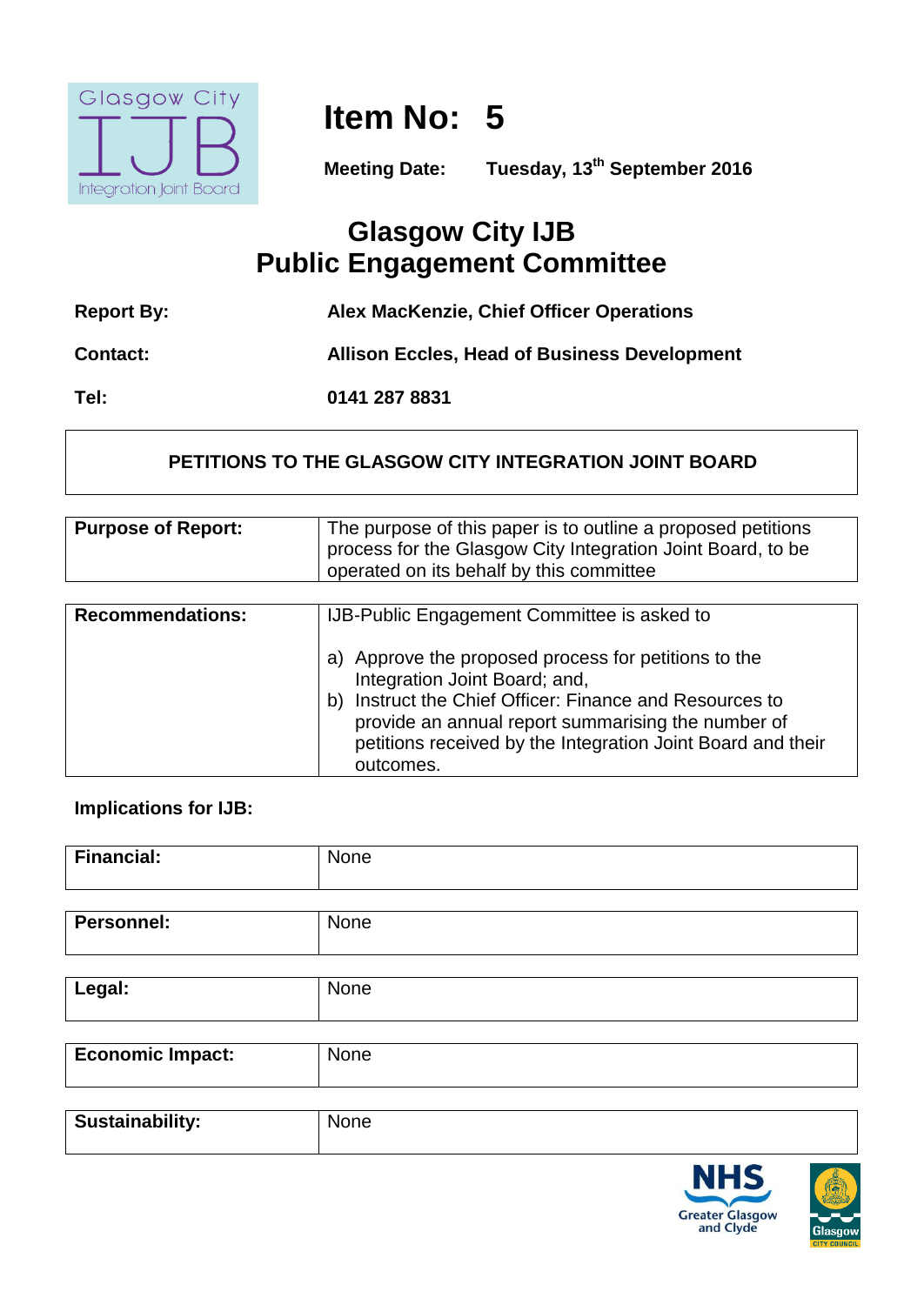| <b>Sustainable Procurement</b> | None |
|--------------------------------|------|
| and Article 19:                |      |
|                                |      |

| <b>Equalities:</b> | None |
|--------------------|------|
|                    |      |

| <b>Implications for Glasgow</b> | <b>Issues raised through the Petitions Process may have</b> |
|---------------------------------|-------------------------------------------------------------|
| <b>City Council:</b>            | implications for the Council                                |

| <b>Implications for NHS</b><br><b>Greater Glasgow &amp; Clyde:</b> | Issues raised through the Petitions Process may have<br>implications for the Health Board |
|--------------------------------------------------------------------|-------------------------------------------------------------------------------------------|
|                                                                    |                                                                                           |
| <b>Risk Implications:</b>                                          | <b>None</b>                                                                               |
|                                                                    |                                                                                           |

#### **1. Purpose**

1.1 The purpose of this paper is to outline a proposed petitions process for the Glasgow City Integration Joint Board, to be operated on its behalf by this committee.

#### **2. Background**

2.1 The Integration Joint Board of 8 February 2016 agreed the establishment of the IJB-Public Engagement Committee. Within the agreed remit of this committee is the responsibility:

> *"To consider petitions and representation on matters falling within the competence of the Integration Joint Board and recommend to the Integration Joint Board the appropriate action to be taken"*

2.2 A process therefore must be established by which individuals and groups can petition the Integration Joint Board via the IJB-Public Engagement Committee.

#### **3. Petitions to the Glasgow City Integration Joint Board**

- 3.1 A draft petitions process for the Glasgow City Integration Joint Board is appended to this report.
- 3.2 The draft process is modelled on that used by Glasgow City Council, albeit with a number of adaptations relevant to the nature of the Integration Joint Board and its functions.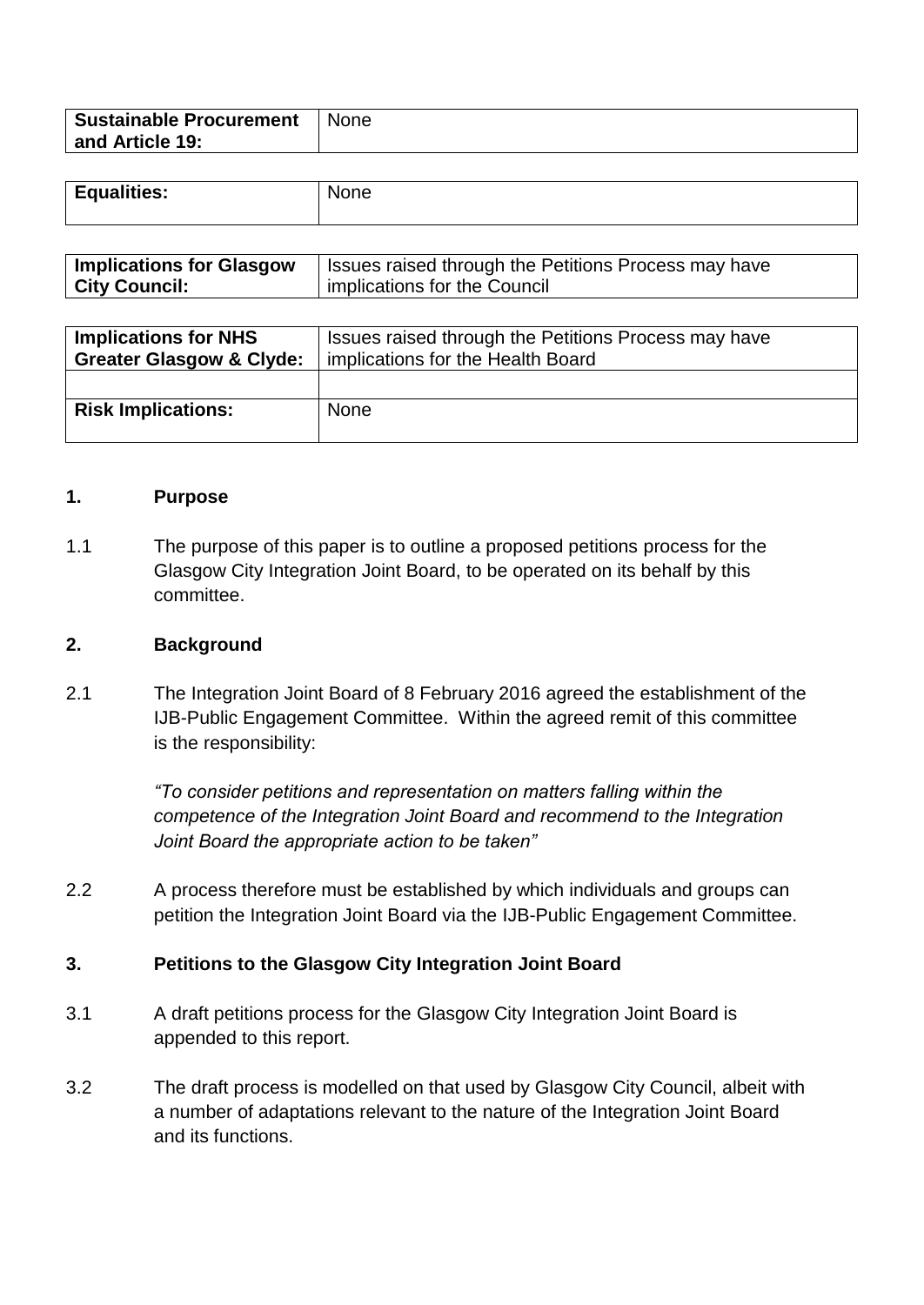- 3.3 The draft process does make clear that a petition should not be the first step for an individual or group to raise a matter with the Integration Joint Board or any officer, and also outlines what issues cannot be addressed through the petitions process.
- 3.4 Upon approval, the petitions process will be published on the Integration Joint Board's website and details included in any relevant communications or publications issued on behalf of the Integration Joint Board and Glasgow City Health and Social Care Partnership.
- 3.5 Administration of the petitions process will be managed by Business Development, on behalf of the Integration Joint Board and the IJB-Public Engagement Committee.

# **4. Anticipated Volumes**

- 4.1 Since December 2014, Glasgow City Council have received 22 petitions via its petitions process, although none of these petitions have related to functions which are now within the remit of the Integration Joint Board.
- 4.2 No equivalent process exists within the Health Board on which to base assumptions of likely volumes.
- 4.3 Since September 2011 the Scottish Government have received 60 petitions classified as relating to 'health' issues (which includes social care). These petitions relate to matters of national policy, and therefore it cannot be assumed that the Integration Joint Board will receive petitions at a similar rate.
- 4.4 While the number of petitions made to the Integration Joint Board cannot be predicted with any degree of certainty, it is considered unlikely that the Integration Joint Board will receive a significant or unmanageable number of petitions.
- 4.5 It is further proposed that the IJB-Public Engagement Committee receive an annual report summarising the number of petitions received by the Integration Joint Board and their outcomes.

# **5. Recommendations**

- 5.1 IJB-Public Engagement Committee is asked to
	- Approve the proposed process for petitions to the Integration Joint Board; and,
	- Instruct the Chief Officer Finance and Resources to provide an annual report summarising the number of petitions received by the Integration Joint Board and their outcomes.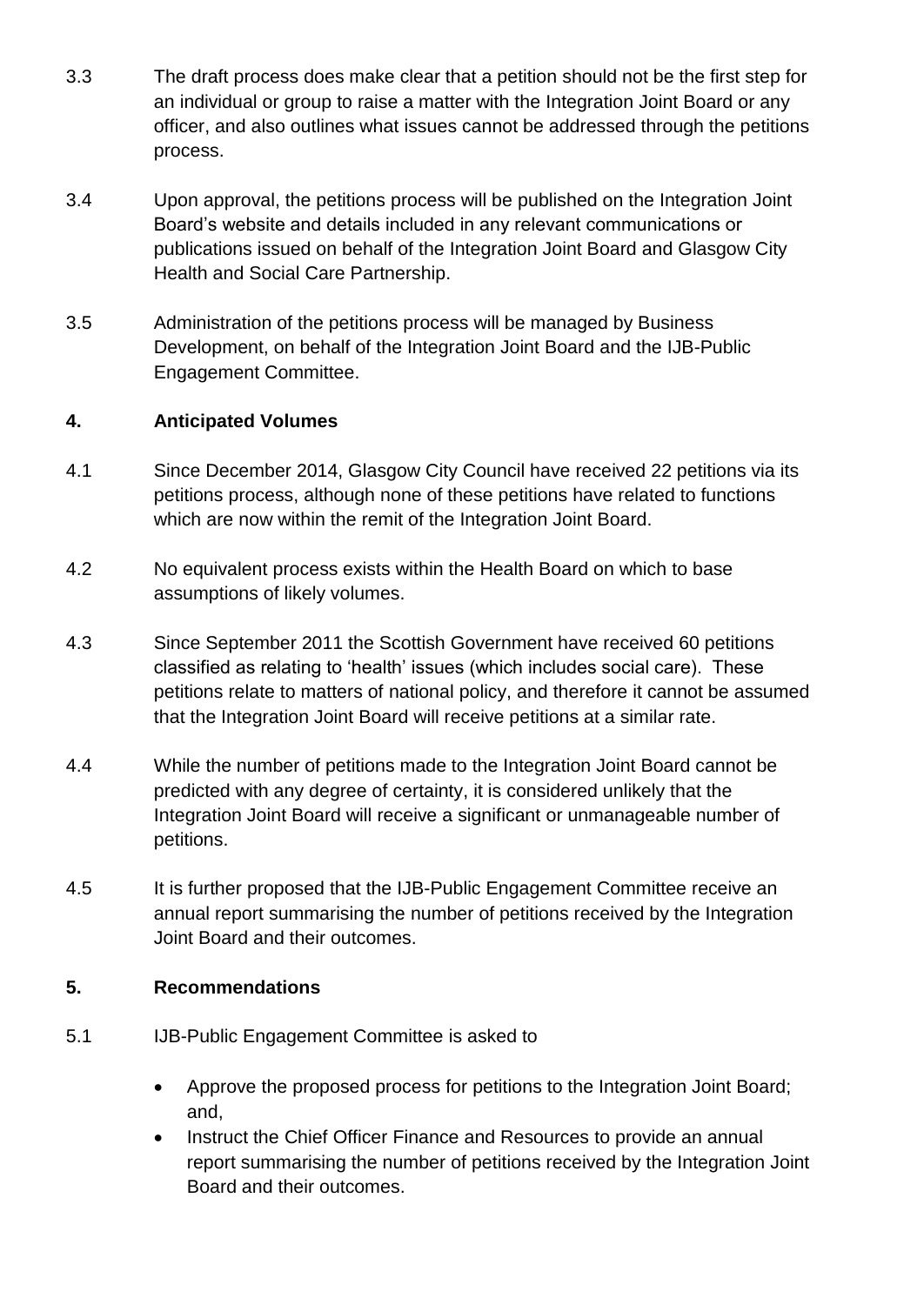

# **Glasgow City Integration Joint Board Guidance on Submitting a Public Petition**

#### **1. Introduction**

- 1.1 Glasgow City Integration Joint Board aims to provide you with good quality services which are easy to access and meet the health and social care needs of the people of Glasgow.
- 1.2 The public petitions process plays a key part in these aims by encouraging you to participate fully in the decision making process, either by yourself or as part of a group.
- 1.3 If you would like to send the Integration Joint Board a petition, please read the following guidance and instructions carefully before preparing and submitting a petition.

#### **2. Issues which we will consider**

2.1 Your petition should refer only to functions within the remit of the Integration Joint Board. You should clearly explain the purpose of the petition and what result you expect to achieve.

#### **3. Issues we will not consider**

- Complaints submitted in the form of a petition. Complaints should be raised through the complaints process of the Integration Joint Board, the Council or the Health Board. Details on how to make a complaint are provided at:
- <http://www.glasgow.gov.uk/en/ContactUs/> for complaints relating to services provided by Glasgow City Council
- <http://www.nhsggc.org.uk/get-in-touch-get-involved/complaints/> for complaints relating to services provided by NHS Greater Glasgow and Clyde
- To make a complaint specifically relating to the Integration Joint Board contact Business Administration at Commonwealth House on 0141 287 6724
- Petitions on any matter not within the remit of the Glasgow City Integration Joint Board, for example petitions relating to functions of Glasgow City Council or NHS Greater Glasgow and Clyde which are not delegated to the Glasgow City Integration Joint Board, or petitions which relate to matters of national policy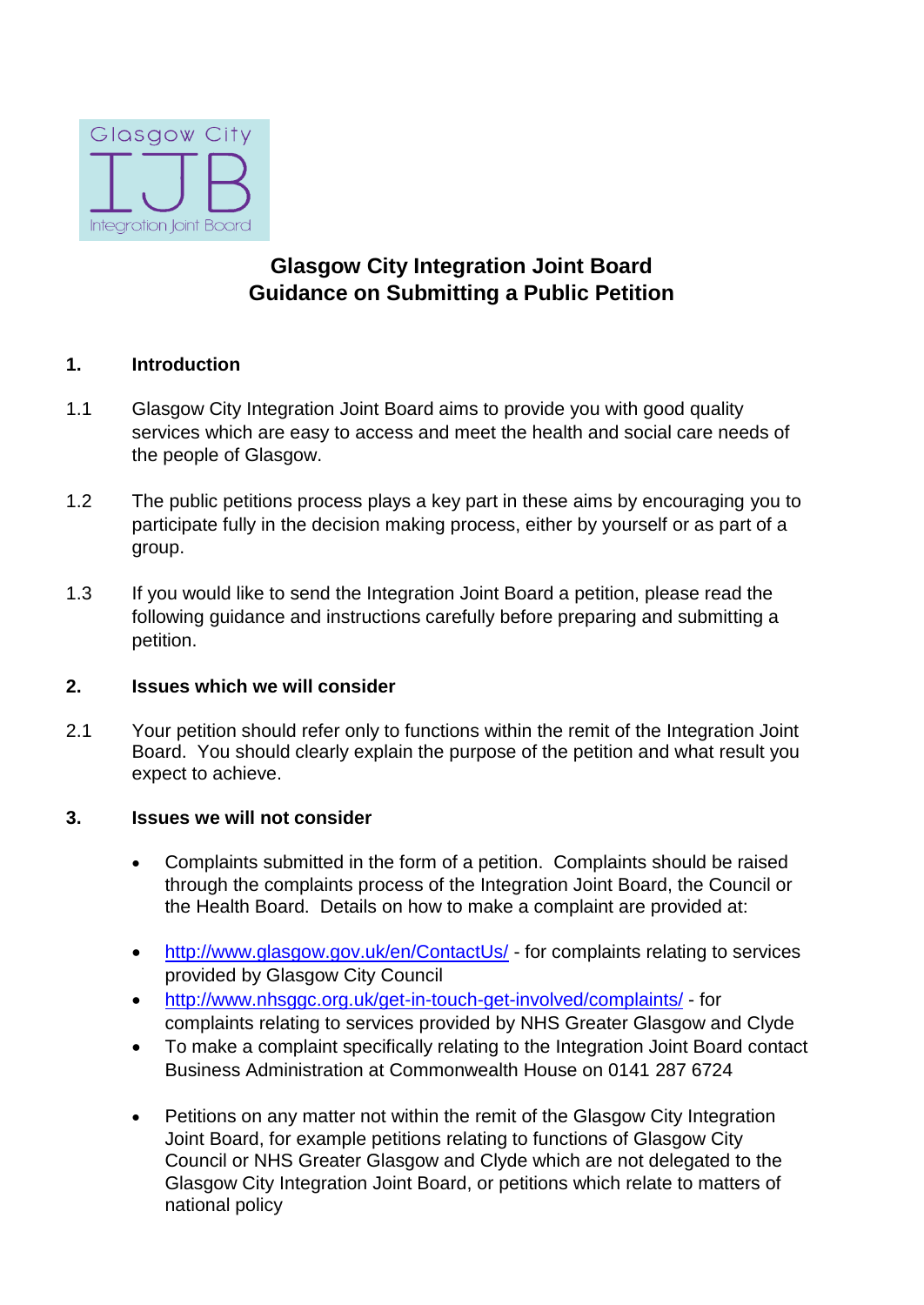- Petitions relating to any current court, legislative or regulatory proceedings, or which relate to a policy or process which is in place by virtue of Statutory Order or Regulation passed by the Scottish Parliament
- Petitions that are the same as or very similar to petitions the Integration Joint Board has already considered within the previous twelve months
- Petitions that relate to any decision the Integration Joint Board, a committee or officer has made in the last six months
- Petitions submitted by members of the Glasgow City Integration Joint Board.
- Petitions that relate to a current or recent proposal which is subject to a specific Integration Joint Board consultation or engagement exercise, or where it is known that a consultation or engagement exercise is to be carried out
- Petitions that relate to individual or personal issues
- Petitions created and submitted via any other process or in any other format than the one outlined in this document, for example petitions created and hosted on external websites

#### **4. Action you should take before you send us a petition**

- 4.1 Before submitting a petition, you should have:
	- Raised the issue with the Council, Health Board or Integration Joint Board, in the first instance, for example in writing to the Chief Officer or relevant Head of Service
	- Checked whether the Integration Joint Board is running a current related consultation exercise or engagement process and, if it is, raise your issues directly through that process first
- 4.2 Please ensure copies of any correspondence on the above are attached with your petition.

#### **5. Submitting a Petition**

- 5.1 You can submit a petition by email, by post or by hand.
- 5.2 For all petitions, whether submitted by email, post or by hand, there are some basic requirements.
- 5.3 The petition should be titled and include a statement of no more than 250 words which covers the purpose of the petition and details of the results you would expect to achieve by presenting the petition to the committee.
- 5.4 The petition **must** include the following.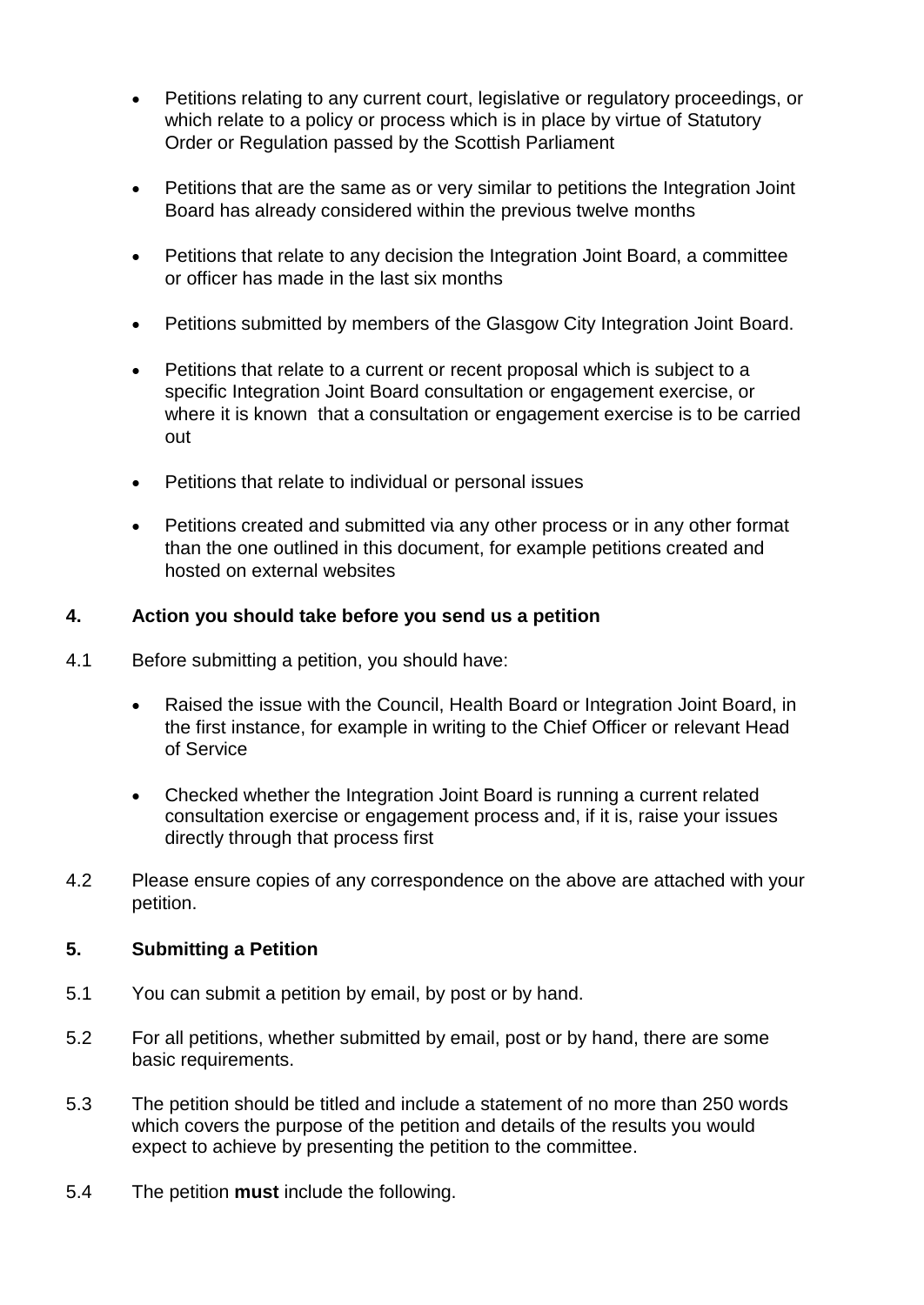- Your name or the name of the principal petitioner, who must live within the Glasgow City Council area; we may check your eligibility.
- Your or the principal petitioner's address to which all communications will be sent.
- The name, address and signature of any person(s) supporting the petition.
- 5.5 Names and addresses can be gathered both electronically and by paper. If you are going to use both a paper and electronic version of your petition, we ask that you remove any repeat names before submitting it to the Integration Joint Board.
- 5.6 For paper petitions, it would be helpful if your petition is typewritten or completed using a black pen. If you have any difficulty in filling in the form please contact us using the details provided later in this document.
- 5.7 The Integration Joint Board will validate (or check) each petition and they must include a certain amount of support before it can begin consideration of your petition. Your petition must have a minimum of 25 signatures from people living in Glasgow
- 5.8 A form for petitions is included within these Guidance Notes. You can also download the form from the Integration Joint Board's website at <link to be added[>.](http://www.glasgow.gov.uk/) You can also request a paper copy by phoning 0141 276 6659 or in writing or in person to:

Senior Officer (Governance Support) Glasgow City Health and Social Care Partnership Commonwealth House, 32 Albion Street Glasgow G1 1LH

# **6. Privacy and Content of petitions**

- 6.1 Information about any individual will not be used for any other purpose other than in relation to the petition.
- 6.2 For your part, you must make sure the information you send does not include:
	- untrue or deliberately misleading statements,
	- information that is protected by an interdict or court order,
	- information that is commercially sensitive, confidential or that may cause personal distress or loss,
	- the names of individual employees of the Council or Health Board,
	- the names of any other individual, or information by which they may be easily identified,
	- duplicate signatures
	- offensive language, for example swear words, insults, racism, sexism or any other term which could reasonably be considered as offensive; and,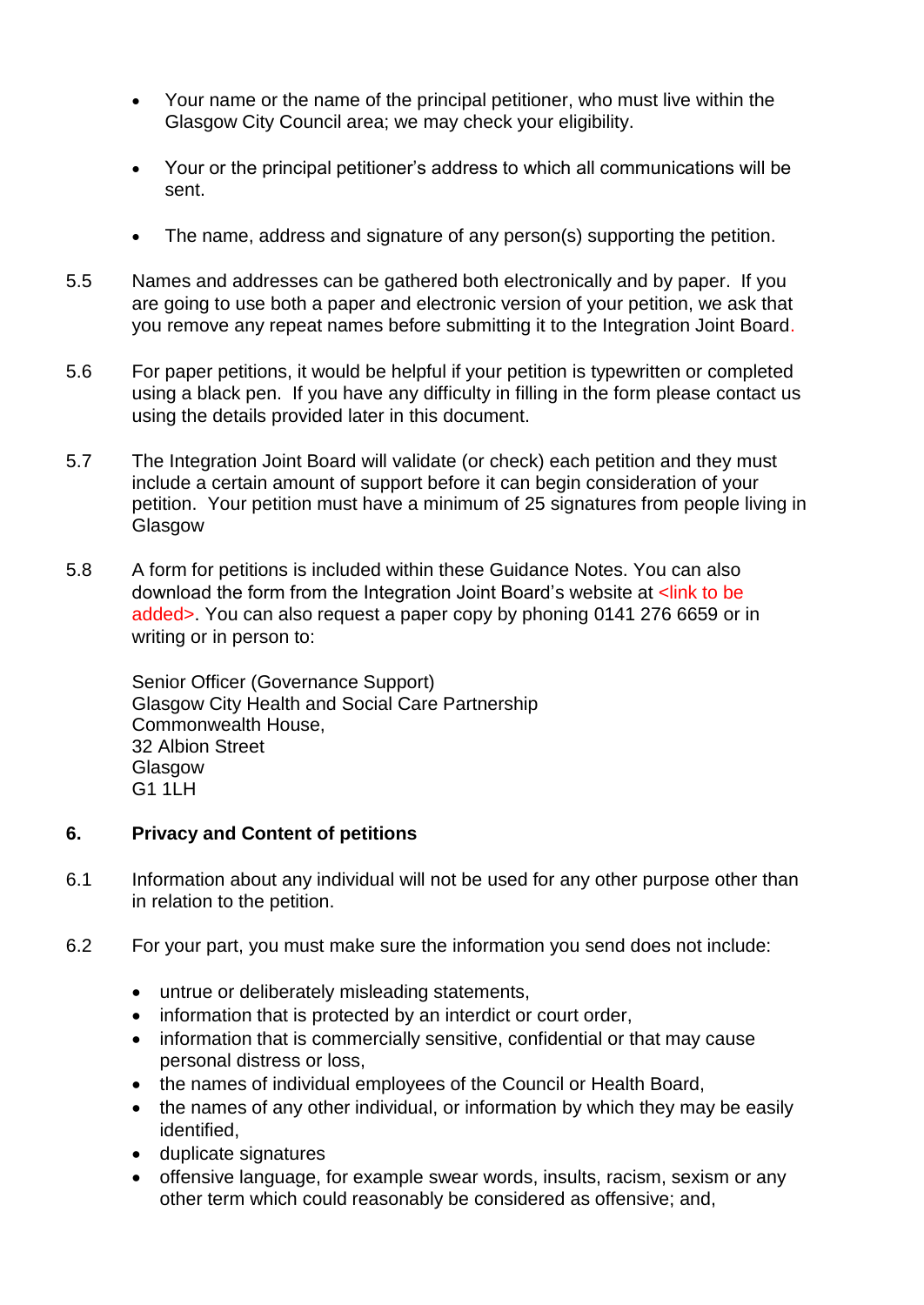- any other content which could reasonably be considered inappropriate
- 6.3 Petitions which do not comply with all of the above requirements will be returned to the petitioner to be amended as necessary. If the petitioner refuses to amend the petition, it will be rejected.

#### **7. Support and help with a petition**

7.1 We will accept petitions in community languages and other formats. We will also arrange for interpretation and translation services, including British Sign Language if you need it. We will take account of your needs when making arrangements to hear petitions. If you need any support, you or your representative should discuss these with the Senior Officer (Governance Support).

#### **8. How to send in your petition**

8.1 When you are satisfied your petition meets the conditions outlined in this guidance, you should submit the petition to:

> Senior Officer (Governance Support) Glasgow City Health and Social Care Partnership Commonwealth House, 32 Albion Street **Glasgow** G1 1LH

8.2 You can also email your petition to <address to be confirmed>. You will receive confirmation that your petition has been received.

# **9. What Happens next**

- 9.1 If your petition cannot be considered by the Public Engagement Committee, for one or more of the reasons outlined in section 3 of this document, this will be confirmed to you in writing along with information about what other options are available to you to attempt to resolve your issue.
- 9.2 If your petition is not excluded for any of the reasons outlined in section 3, but has not been completed correctly (for example it does not have a sufficient number of signatures from people living in Glasgow) or it does not comply with the requirements outlined in section 6.2, it will be returned to you with information on what you need to do in order to allow your petition to be considered by the Public Engagement Committee.
- 9.3 Once your petition has been checked (validated) that it meets all of the criteria set out in this document as being valid, it will be added to the agenda for a meeting of the Glasgow City Integration Joint Board's Public Engagement Committee. The date allocated will depend both on the workload of the committee and also the time taken to complete the validation process.
- 9.4 The Chair of the Committee may invite petitioners to appear before the committee to speak in support of their petition to help the committee reach a decision. As a petitioner you should indicate on the form if you want to make a statement to the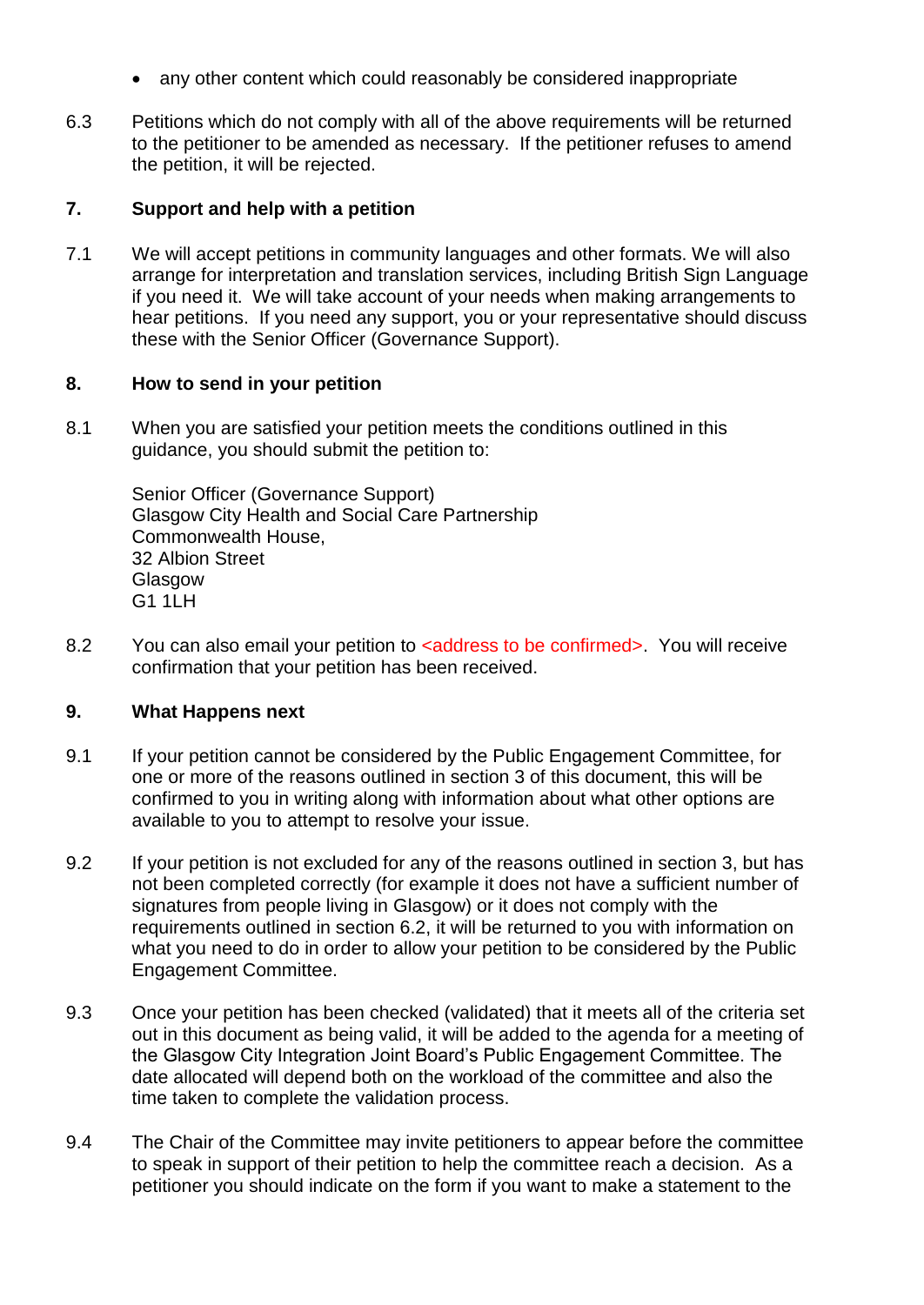committee. Due to time limitations on committee meetings, no guarantee can be given that petitioners will automatically be invited to address the committee.

- 9.5 Subject to the discretion of the Chair of the Committee, you as a petitioner can speak for up to 10 minutes. You may bring up to two supporters to the Committee who may speak on your behalf.
- 9.6 Members of the Public Engagement Committee may ask you questions relating to the issue or issues that have been raised in the petition.
- 9.7 If you as a petitioner need any help making a statement to the committee for example translation or interpretation - please contact the Senior Officer (Governance Support).
- 9.8 Following the consideration of a petition, the Public Engagement Committee will take a decision on action to be taken as follows.
	- (a) Agree the issue(s) raised deserves further action and agree to refer the petition, with any recommendations the committee deems appropriate, to the Integration Joint Board, an officer or another organisation; or
	- (b) Agree the issue(s) raised does not merit further action
- 9.9 You, as the petitioner, will be advised of the committee's decision in writing.

#### **10. Further information**

10.1 All letters and enquiries should be sent to:

Senior Officer (Governance Support) Glasgow City Health and Social Care Partnership Commonwealth House, 32 Albion Street Glasgow G1 1LH

Phone 0141 276 6659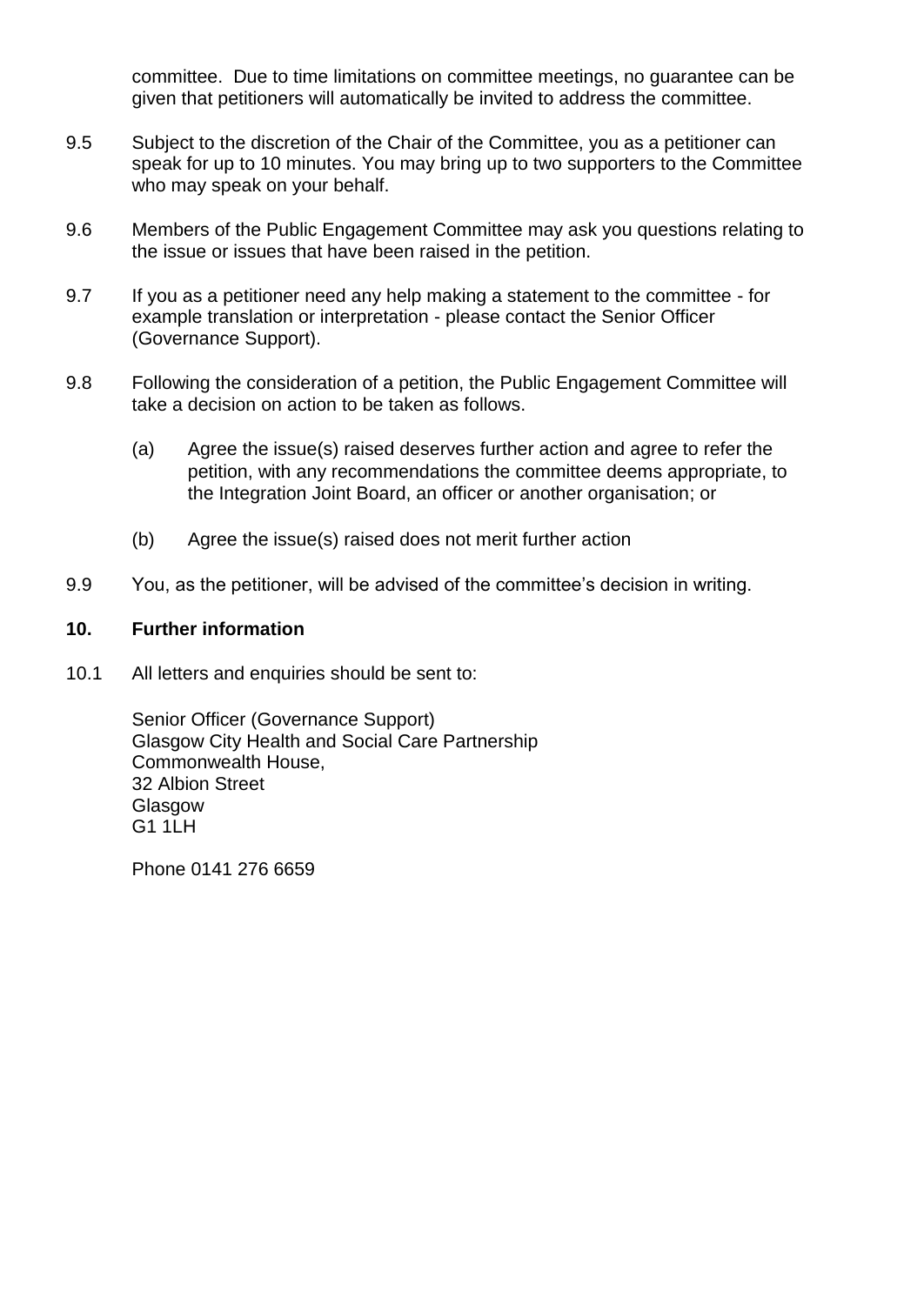

# **Glasgow City Integration Joint Board Petitions form**

**Please refer to the Guidance on Submission of Public Petitions before filling in this form. If you need more information or advice, please contact the Senior Officer (Governance Support), whose contact details are provided in the guidance document.** 

# **Details of Principal Petitioner**

Please enter the name of the person raising the petition. You must include a name and contact address, and it is also helpful if you include a telephone number and email address.

-------------------------------------------------------------------------------------------------------------------

#### **Name:**

**Address:**

**Telephone:**

**Email:**

**Title of Petition**

Please write in no more than 250 words:

- o The purpose of your petition; and,
- o The result you wish to achieve from your petition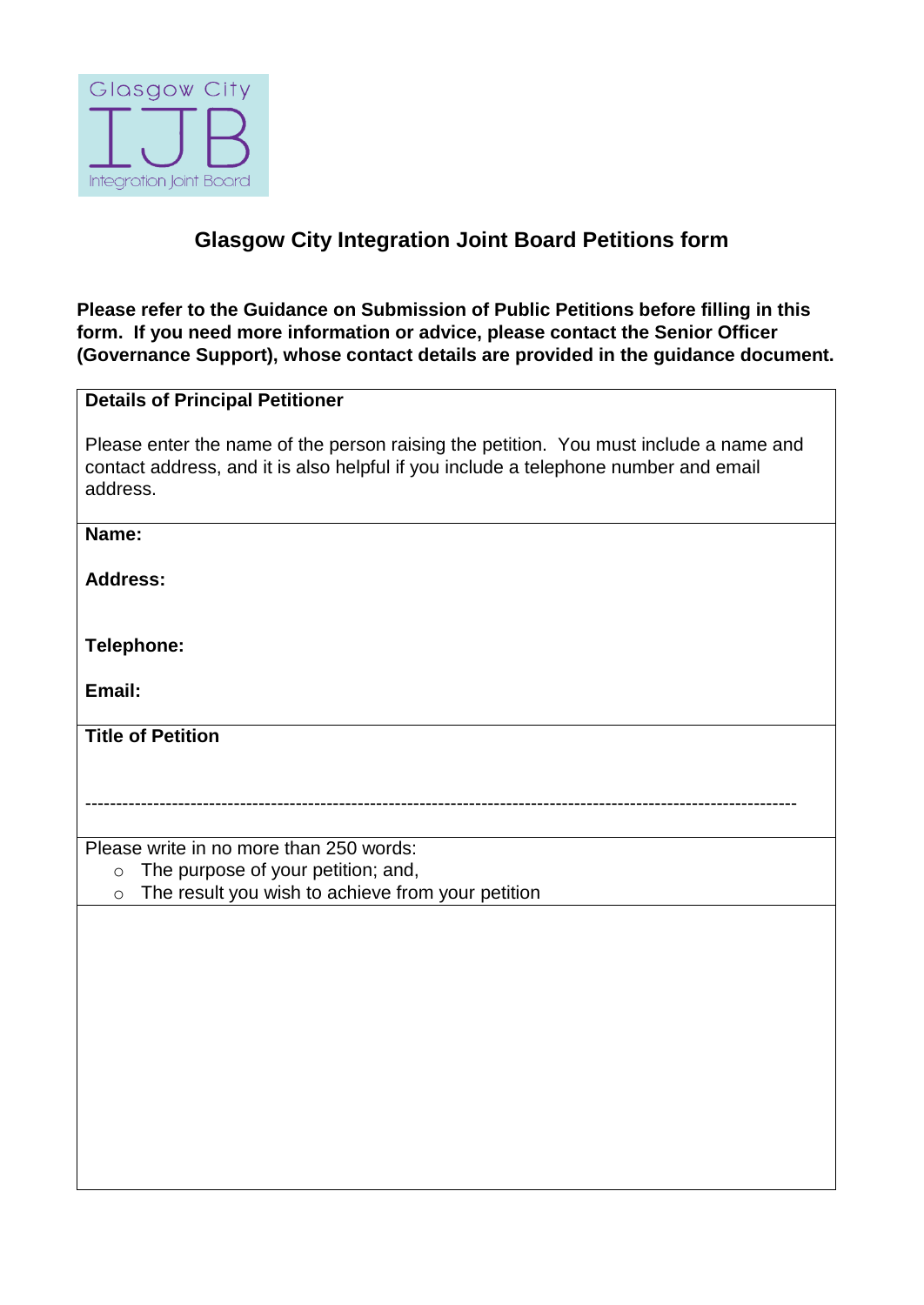#### **Action taken, if any, to resolve issues before submitting the petition**

Please enter below details of any individuals or organisations approached. You should attach copies of correspondence, including any responses. This information will be made available to the Public Engagement Committee before it considers the petition.

# **Appearance before Committee**

The Chair of the Public Engagement Committee may invite petitioners to appear before the committee to speak in support of their petition.

Please indicate whether you would like to make a brief statement (no more than 10 minutes) to the committee when it is considering your petition

\*I **do** wish to make a statement to the committee

\*I **do not** wish to make a statement to the committee

\*delete as appropriate

# **Signature of Principal Petitioner**

When you are satisfied the petition meets all the conditions outlined in the Guidance on Submission of Petitions, the principal petitioner must sign and date the form in the box below. For petitions submitted by email, a digital signature will be accepted.

**Signature**………………………………………………………….. **Date**…………………….

**Print name in BLOCK CAPITALS**…………………………………………………………...